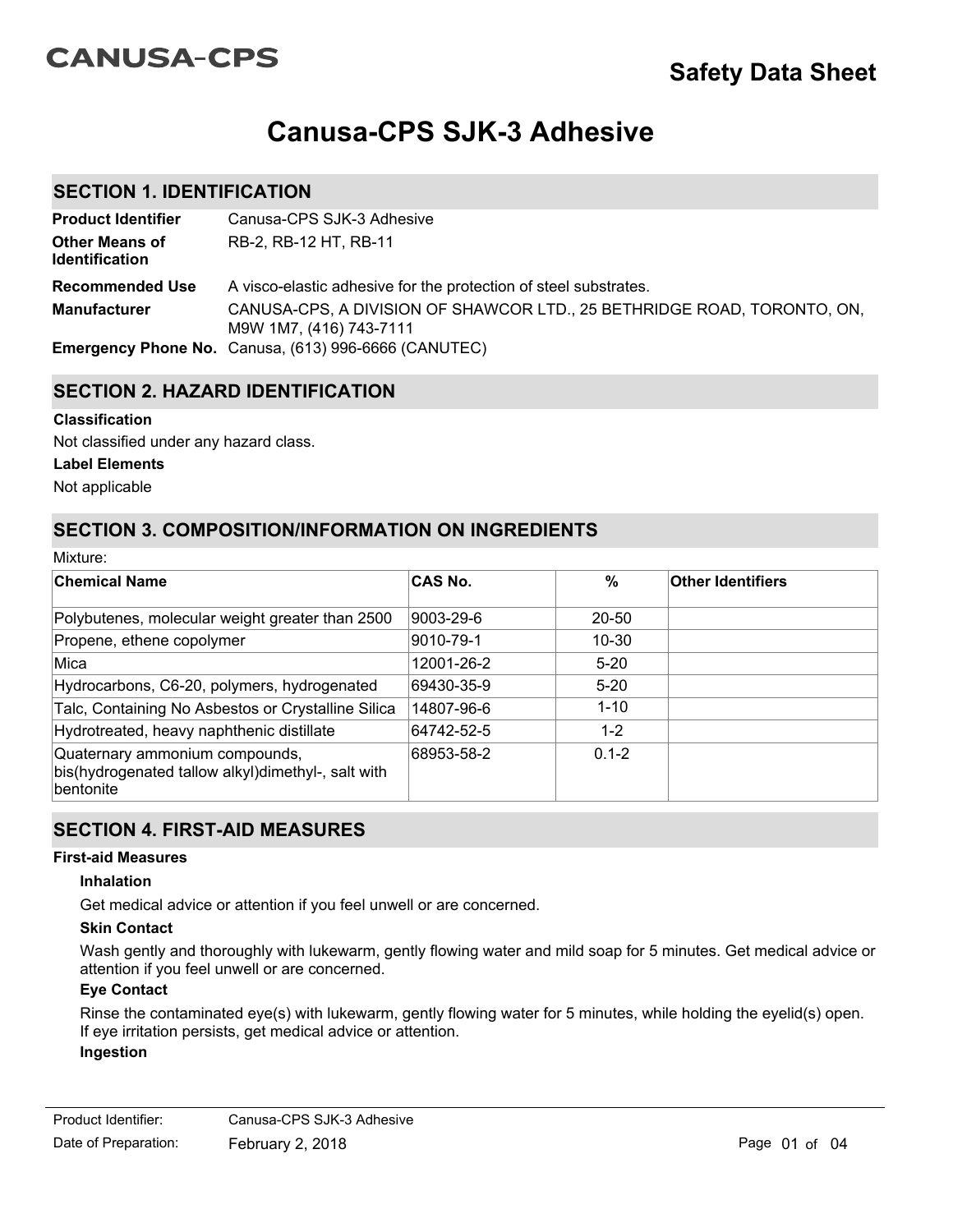Rinse mouth with water. Get medical advice or attention if you feel unwell or are concerned.

## **SECTION 5. FIRE-FIGHTING MEASURES**

#### **Extinguishing Media**

#### **Suitable Extinguishing Media**

Small fires: Carbon dioxide or dry chemical powder. Large fires: Water spray or foam.

#### **Specific Hazards Arising from the Product**

During a fire, very toxic gases such as carbon monoxide (major product) and formaldehyde are formed. In addition, small organic aldehydes (irritants or lachrymators), and acids are formed as minor products. Thermal decomposition forms many flammable and combustible products some of which are hydrogen gas, and many hydrocarbons such as ethene, propene, butene (major product), 2-pentene, and ethane. Once ignited, the polymer burns vigorously with a bright flame and the fire can spread rapidly. Depending on the fire conditions, dense, sooty smoke may be formed. Some additives can increase the amount of smoke produced. Fire gases and vapours have a pungent odour. The behaviour of polymers in a fire is influenced by a number of factors, including the chemical composition and structure of the polymer, as well as the presence of additives. Heat from a fire can cause a build-up of pressure inside containers due to thermal decomposition of product, which may cause explosive rupture.

In a fire, the following hazardous materials may be generated: very toxic carbon monoxide, carbon dioxide; very toxic, flammable formaldehyde; small organic aldehydes (irritants or lachrymators); acids.

### **SECTION 6. ACCIDENTAL RELEASE MEASURES**

#### **Personal Precautions, Protective Equipment, and Emergency Procedures**

Wear personal protective equipment including long sleeves and eye protection.

#### **Environmental Precautions**

It is good practice to prevent releases into the environment.

#### **Methods and Materials for Containment and Cleaning Up**

No special clean-up methods are necessary. Dispose of in compliance with applicable legislation.

### **SECTION 7. HANDLING AND STORAGE**

#### **Precautions for Safe Handling**

It is good practice to: avoid breathing product; avoid skin and eye contact and wash hands after handling.

#### **Conditions for Safe Storage**

Store in an area that is: cool, out of direct sunlight and away from heat and ignition sources, separate from incompatible materials (see Section 10: Stability and Reactivity).

### **SECTION 8. EXPOSURE CONTROLS/PERSONAL PROTECTION**

#### **Control Parameters**

|                                                              | <b>ACGIH TLV®</b>   |             |                  | <b>OSHA PEL</b> |          | <b>AIHA WEEL</b> |
|--------------------------------------------------------------|---------------------|-------------|------------------|-----------------|----------|------------------|
| <b>Chemical Name</b>                                         | TWA                 | <b>STEL</b> | <b>TWA</b>       | <b>Ceiling</b>  | 8-hr TWA | TWA              |
| Mica                                                         | $3 \text{ mg/m}$    |             | $ 20$ ppm        |                 |          |                  |
| Talc, Containing No Asbestos or<br><b>Crystalline Silica</b> | $\sqrt{2}$ mg/m3 A4 |             | $\sqrt{2}$ mg/m3 |                 |          |                  |

#### **Appropriate Engineering Controls**

General ventilation is usually adequate. Use local exhaust ventilation, if general ventilation is not adequate to control amount in the air.

#### **Individual Protection Measures**

#### **Eye/Face Protection**

Not required but it is good practice to wear safety glasses or chemical safety goggles.

#### **Skin Protection**

No specific requirement, but it is good practice to avoid skin contact.

Product Identifier: Canusa-CPS SJK-3 Adhesive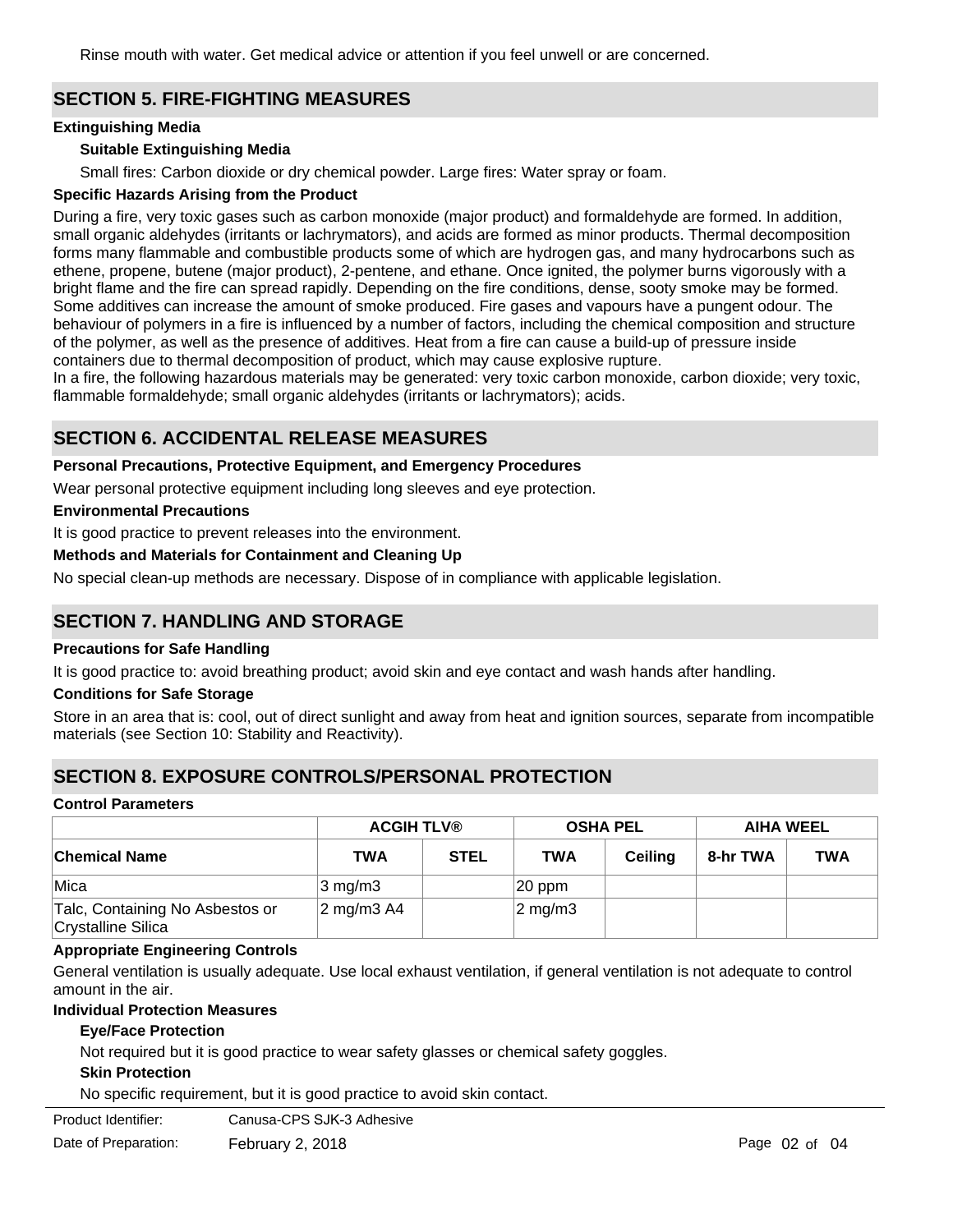# **SECTION 9. PHYSICAL AND CHEMICAL PROPERTIES**

| <b>Basic Physical and Chemical Properties</b> |                           |
|-----------------------------------------------|---------------------------|
| Appearance                                    | Blue.                     |
| <b>Initial Boiling Point/Range</b>            | > 250 °C                  |
| <b>Vapour Pressure</b>                        | 1.5 mm $Hg$               |
| Vapour Density (air = 1)                      | > 1                       |
| <b>Relative Density (water = 1)</b>           | 1.0                       |
| <b>Solubility</b>                             | $< 0.010$ g/L in water    |
| <b>Other Information</b>                      |                           |
| <b>Other Physical Property 1</b>              | Physical state: amorphous |
|                                               |                           |

## **SECTION 10. STABILITY AND REACTIVITY**

#### **Reactivity**

Keep away from strong oxidizing agents.

**Chemical Stability**

Normally stable.

# **SECTION 11. TOXICOLOGICAL INFORMATION**

#### **Acute Toxicity**

| <b>Chemical Name</b>                         | <b>LC50</b> | LD50 (oral)        | LD50 (dermal)           |
|----------------------------------------------|-------------|--------------------|-------------------------|
| Hydrotreated, heavy<br>naphthenic distillate |             | > 5000 mg/kg (rat) | $>$ 2000 mg/kg (rabbit) |

#### **Carcinogenicity**

| <b>Chemical Name</b>                                          | <b>IARC</b>       | <b>ACGIH®</b>  | <b>NTP</b>        | <b>OSHA</b>       |
|---------------------------------------------------------------|-------------------|----------------|-------------------|-------------------|
| Polybutenes, molecular<br>weight greater than 2500            | <b>Not Listed</b> | Not designated | <b>Not Listed</b> | <b>Not Listed</b> |
| Propene, ethene copolymer                                     | <b>Not Listed</b> | Not Listed     | <b>Not Listed</b> | <b>Not Listed</b> |
| Mica                                                          | <b>Not Listed</b> | Not Listed     | <b>Not Listed</b> | Not Listed        |
| Hydrocarbons, C6-20,<br>polymers, hydrogenated                | <b>Not Listed</b> | Not designated | <b>Not Listed</b> | Not Listed        |
| Talc, Containing No Asbestos Group 1<br>or Crystalline Silica |                   | A1             | <b>Not Listed</b> | Not Listed        |
| Hydrotreated, heavy<br>naphthenic distillate                  | Group 3           | A4             | Known carcinogen  | Not Listed        |

# **SECTION 12. ECOLOGICAL INFORMATION**

#### **Ecotoxicity**

#### **Acute Aquatic Toxicity**

| <b>Chemical Name</b>                                     | ∣LC50 Fish                 | EC50 Crustacea | ∣ErC50 Aquatic<br>Plants | ErC50 Algae |
|----------------------------------------------------------|----------------------------|----------------|--------------------------|-------------|
| Talc, Containing No<br>Asbestos or Crystalline<br>Silica | 1000 mg/L<br>(semi-static) |                |                          |             |

Product Identifier: Canusa-CPS SJK-3 Adhesive